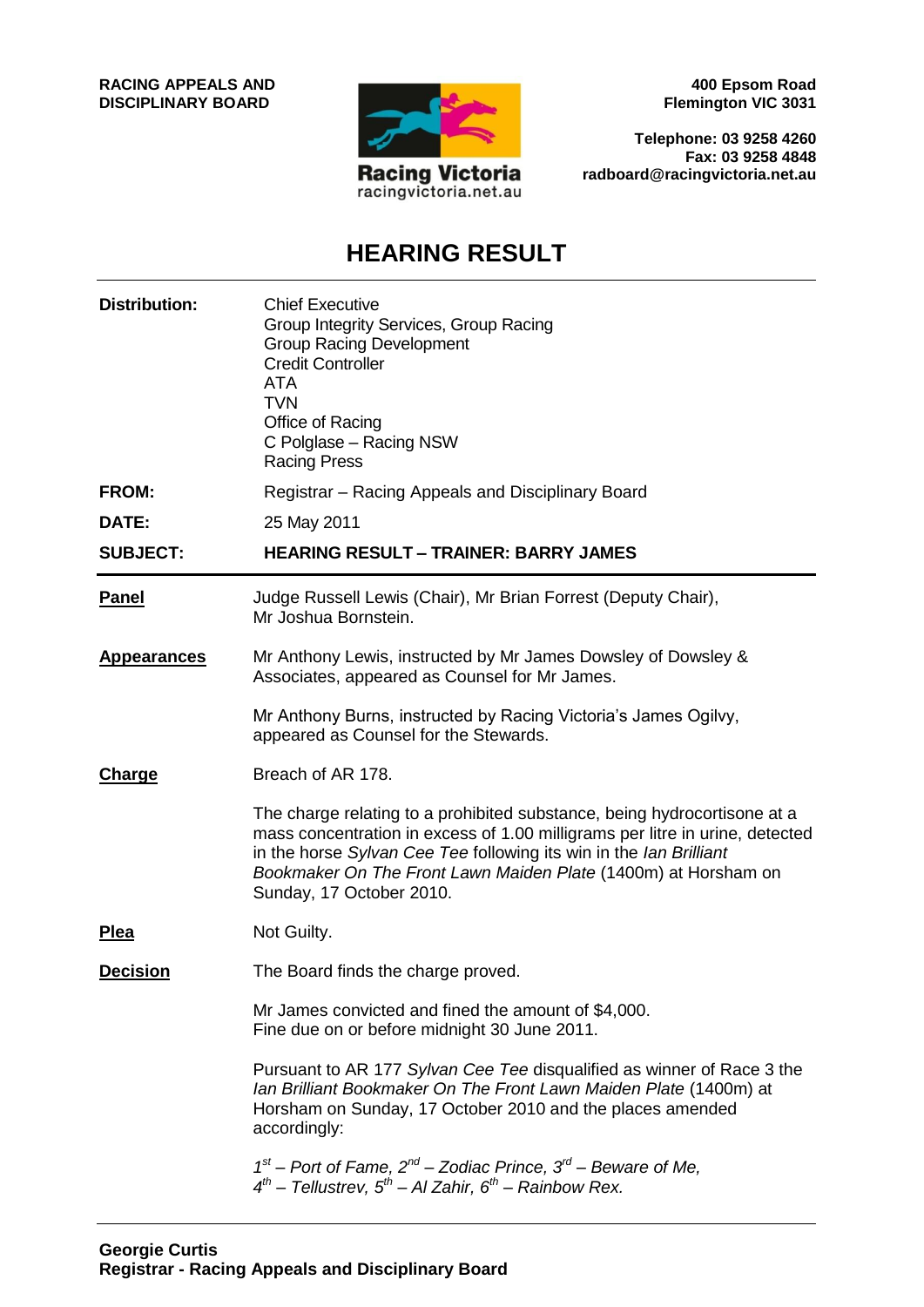# **TRANSCRIPT OF**

### **PROCEEDINGS**

#### **RACING APPEALS AND DISCIPLINARY BOARD**

\_\_\_\_\_\_\_\_\_\_\_\_\_\_\_\_\_\_\_\_\_\_\_\_\_\_\_\_\_\_\_\_\_\_\_\_\_\_\_\_\_\_\_\_\_\_\_\_\_\_\_\_\_\_\_\_\_\_\_\_\_\_\_

#### **HIS HONOUR JUDGE R.P.L. LEWIS, Chairman MR B. FORREST MR J. BORNSTEIN**

#### **EXTRACT OF PROCEEDINGS**

#### **DECISION**

#### **TRAINER: BARRY JAMES**

#### **MELBOURNE**

#### **WEDNESDAY, 25 MAY 2011**

MR A.G. BURNS appeared on behalf of the RVL Stewards

MR A.P. LEWIS appeared on behalf of Mr B. James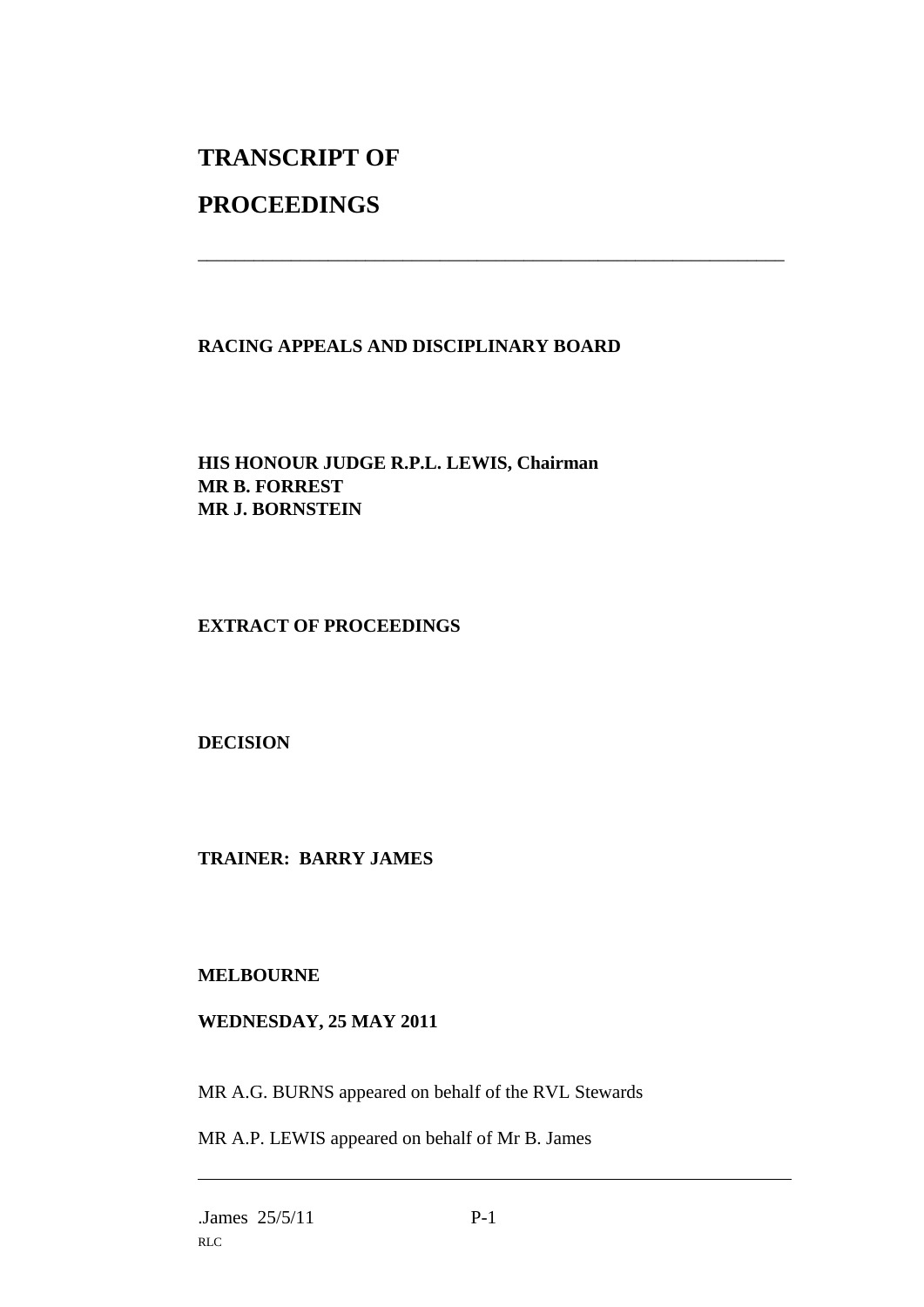CHAIRMAN: On 17 October 2010, a post-race urine sample was taken from Sylvan Cee Tee, the winner of a maiden race at Horsham. The horse was trained by Mr Barry James. Upon analysis, a prohibited substance was detected, being hydrocortisone at a mass concentration in excess of 1.00 milligrams per litre in urine.

The RASL sample - and by RASL, I mean Racing Analytical Services Ltd - V168012 produced a reading of 1.3 milligrams per litre in urine; the referee sample, a reading of 1.38. The allowable uncertainty of measurement is plus or minus 0.1. Under Australian Rule of Racing 178C(1)(f), a mass concentration of hydrocortisone greater than 1.00 milligrams per litre in urine makes it a prohibited substance.

Hydrocortisone naturally occurs in horses and is therefore an endogenous substance. It is an endogenous steroidal hormone produced by the cortical cells of the adrenal glands. It belongs to a class of a steroidal hormones referred to as glucocorticoids. Hydrocortisone is contained in a number of commercial products. It may be administered orally, rectally, topically or by injection. It has, inter alia, anti-inflammatory and metabolic effects.

The Stewards' case which was presented by Mr Burns of counsel is that the finding upon analysis of a reading of 1.3, which is not challenged, even allowing for a measurement of uncertainty of 0.1 or 0.2, is above the threshold and therefore it was a prohibited substance under Australian Rule 178C(1)(f). A likely cause of that elevated reading was human agency. In other words, the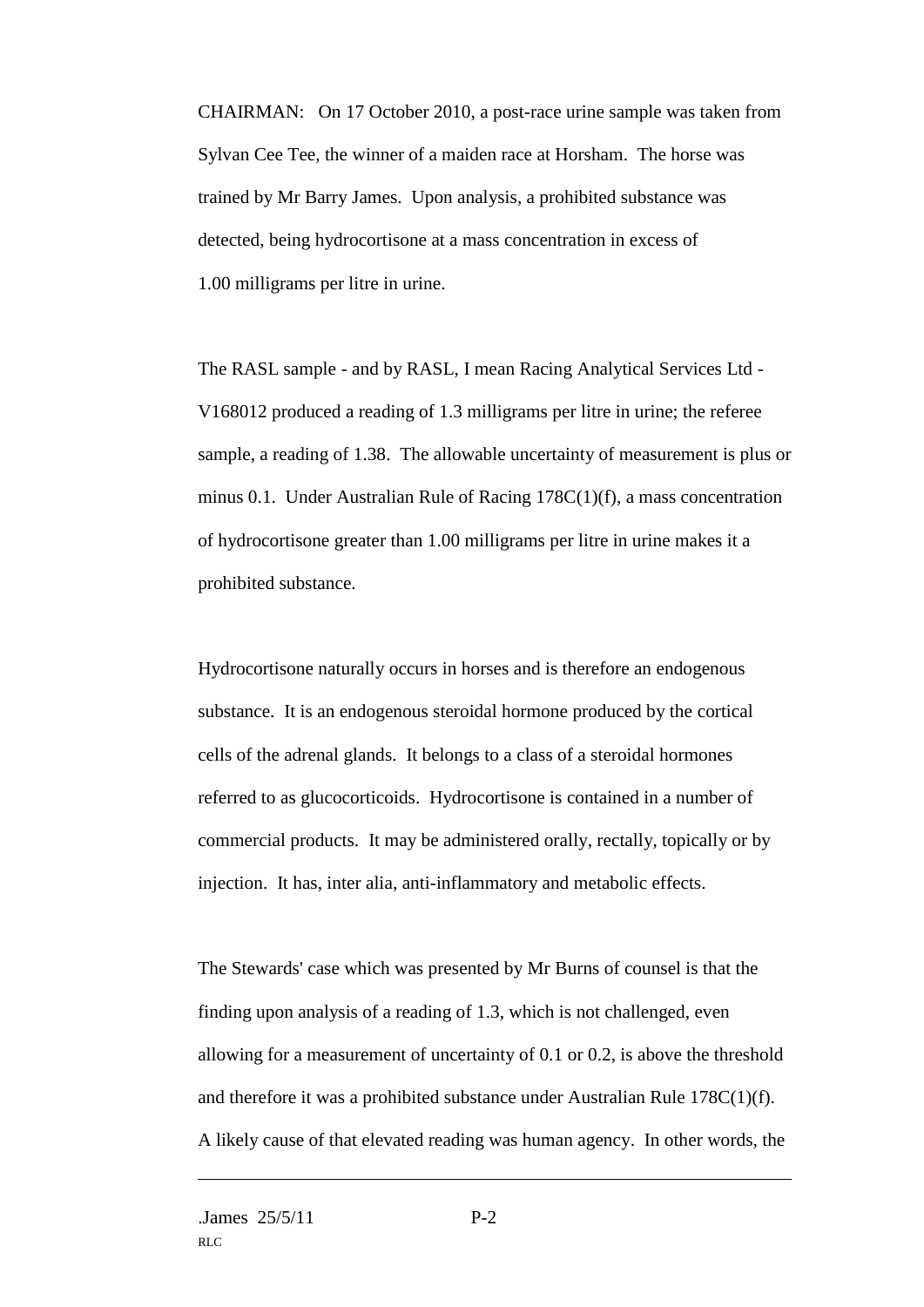analysis demonstrated that the presence of hydrocortisone in the horse's system was partly endogenous - that is, naturally occurring - and partly exogenous, that is, was introduced into the horse's system.

Mr Anthony Lewis of counsel, who appeared on behalf of Mr James, denied the Stewards' allegations and said that the elevated level of hydrocortisone was entirely endogenous. The reading of 1.3 was due to multiple factors and a number of variables.

Since there is no challenge to the finding upon analysis of 1.3, the Stewards' case has been proved. The question then becomes: what is the appropriate penalty? The appropriate penalty depends upon whether the Board is satisfied by the explanation given to account for the reading of 1.3. The stewards have accepted that they carry the onus of satisfying the Board on the balance of probabilities that the explanation offered by Mr James should be rejected.

The decision of the Board in relation to the explanation turns upon scientific and veterinary evidence. Evidence in relation to the horse's pre-race behaviour, including how it behaved en route from Ballarat to Horsham and at Horsham racecourse was given by Mr Steven Vella, the stable foreman. All associated with Mr James's stable denied any knowledge of administration.

Dr O'Callaghan provided a statement on 31 March 2011, as well as giving oral evidence. It was his conclusion, as summarised in paragraph 130 of his statement, that the likely explanation for the reading was that the high level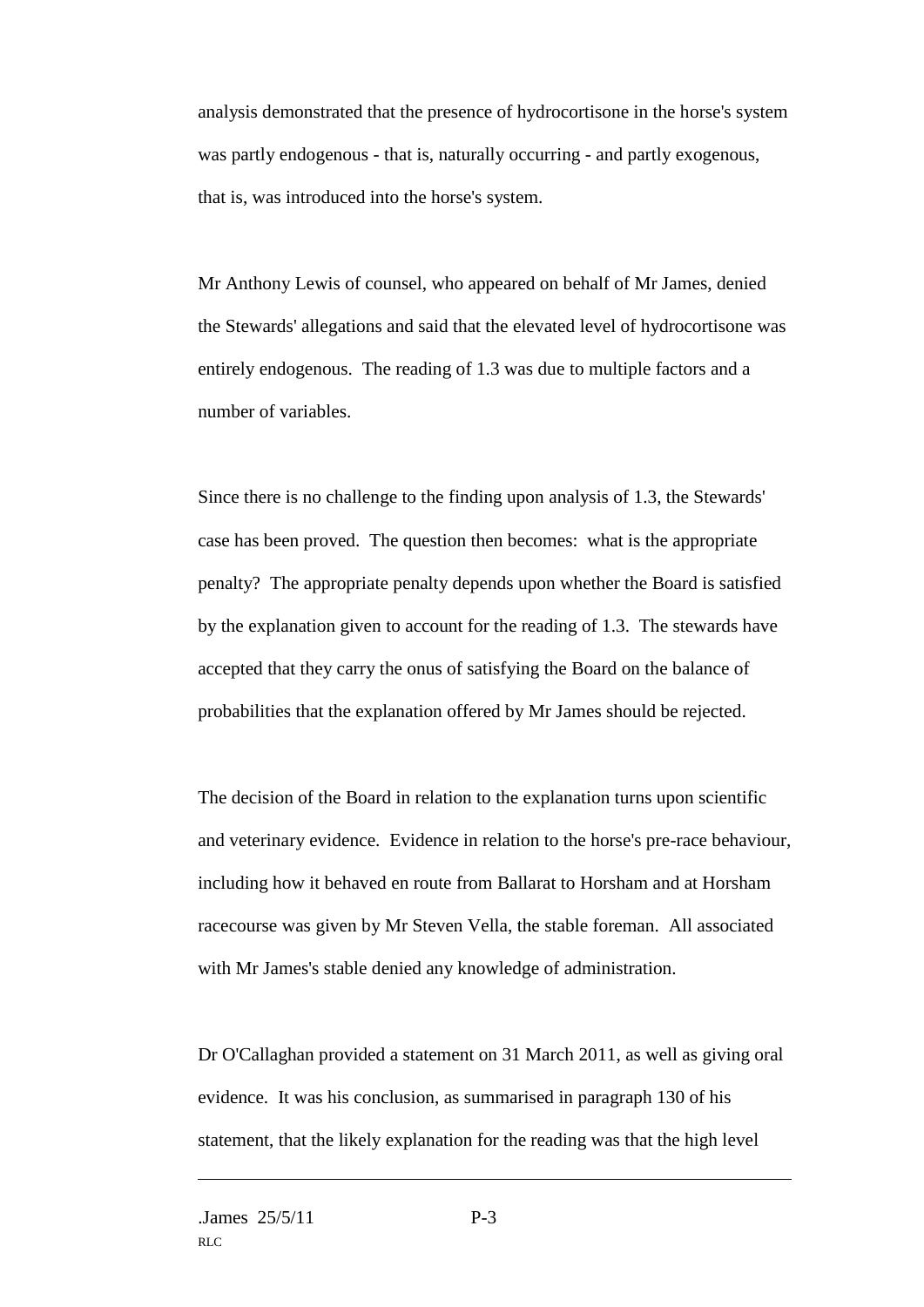was the result of a natural production of hydrocortisone. He said that Sylvan Cee Tee was an exceptional horse who was sampled on an exceptional day. He challenged the appropriateness of the threshold in the Australian Rules of Racing, a threshold accepted internationally since 1994.

Drs Vine and Cust rejected Dr O'Callaghan's opinion. They were firmly of the view that the level of 1.3 could only have been achieved by human agency; that is, the recorded level could not have been a result of natural production. Thus, in essence, whether the Board should accept or reject the explanation proffered comes down to what it makes of the evidence, bearing in mind that the Stewards must satisfy the Board on the balance of probabilities that Dr O'Callaghan's opinion should be rejected.

In coming to such a decision, it is not simply a case of mechanically comparing expert opinion. The Board is required to consider each opinion and give to each opinion the weight it demands. The starting point is that an international equine advisory body has decreed that 1.0 grams per litre in urine is the appropriate threshold.

Dr Vine is an experienced scientist and one of his areas of expertise is pharmacokinetics, toxicology and metabolics. He gave his unqualified support to the international body's benchmark.

Dr O'Callaghan admitted that he is the only expert, veterinary or otherwise, who has challenged the threshold figure, although, he said, at least two other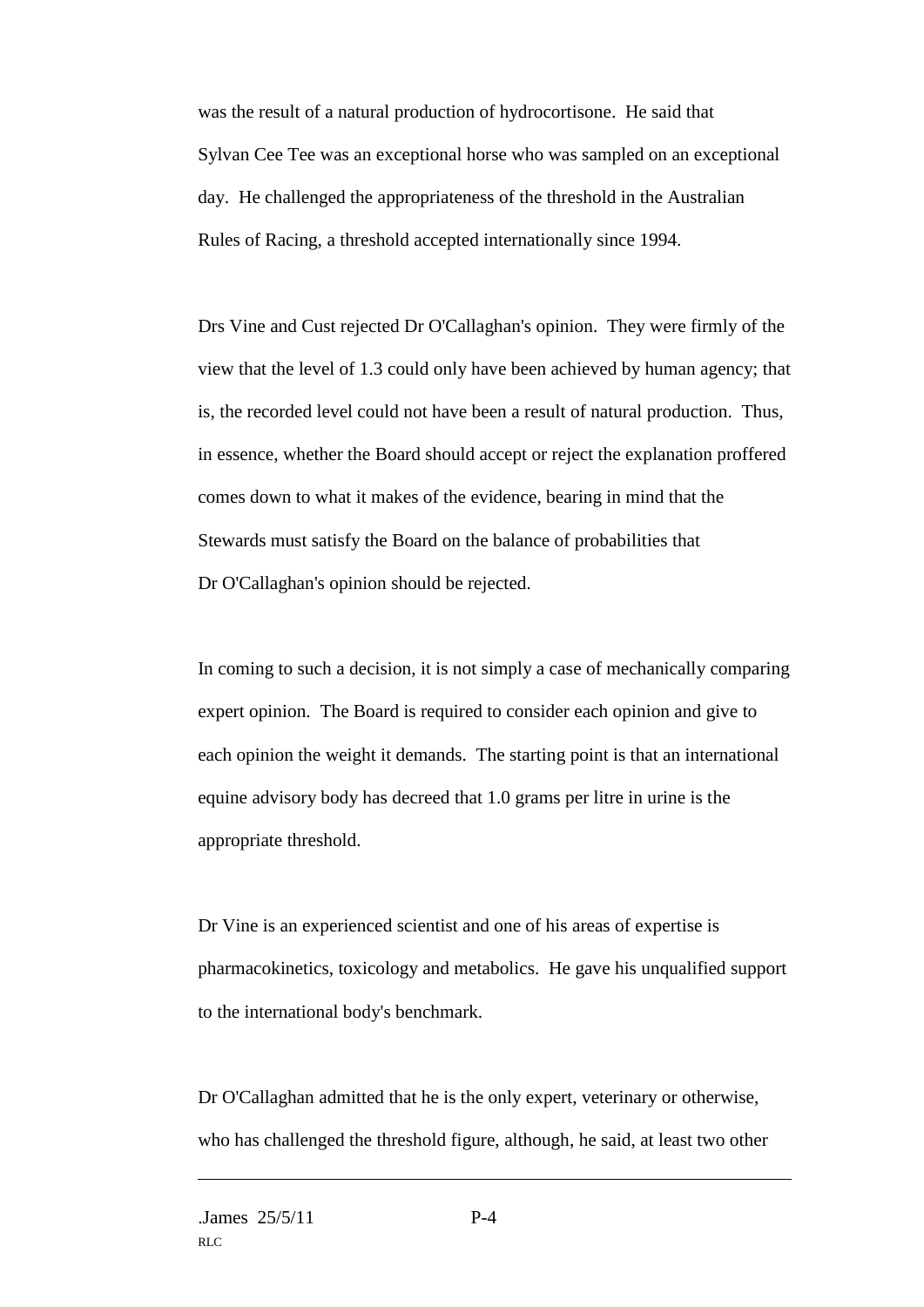veterinarians had expressed their concerns to him. One was Dr McCaffrey, who the Board knows is a Melbourne-based veterinarian. Dr McCaffrey was not called to give evidence.

Dr O'Callaghan has not published a paper consistent with the views he expressed to the Board. There is no published paper in evidence by a reputable scientist or veterinarian which holds to the view that 1.0 is not the appropriate threshold level. It is clear that Drs O'Callaghan and Vine differ as to the conclusions to be drawn from the published surveys.

Where there are differences in opinion, the Board prefers the opinion of Dr Vine. The Board found his evidence highly persuasive, inter alia, having regard to his vast experience and expertise.

In arriving at the decision of whether the Stewards have satisfied the Board that Mr James' explanation should be rejected, the Board makes the observation that the Stewards are not required to identify the substance or substances which resulted in the elevated reading, nor is the Board required to engage in a similar exercise. The explanation offered by Dr O'Callaghan is possible, but falls short of probability.

Upon a consideration of the whole of the evidence, the Board is satisfied that the explanation proffered by Mr James that the reading of 1.3 was due entirely to endogenously produced hydrocortisone should be rejected.